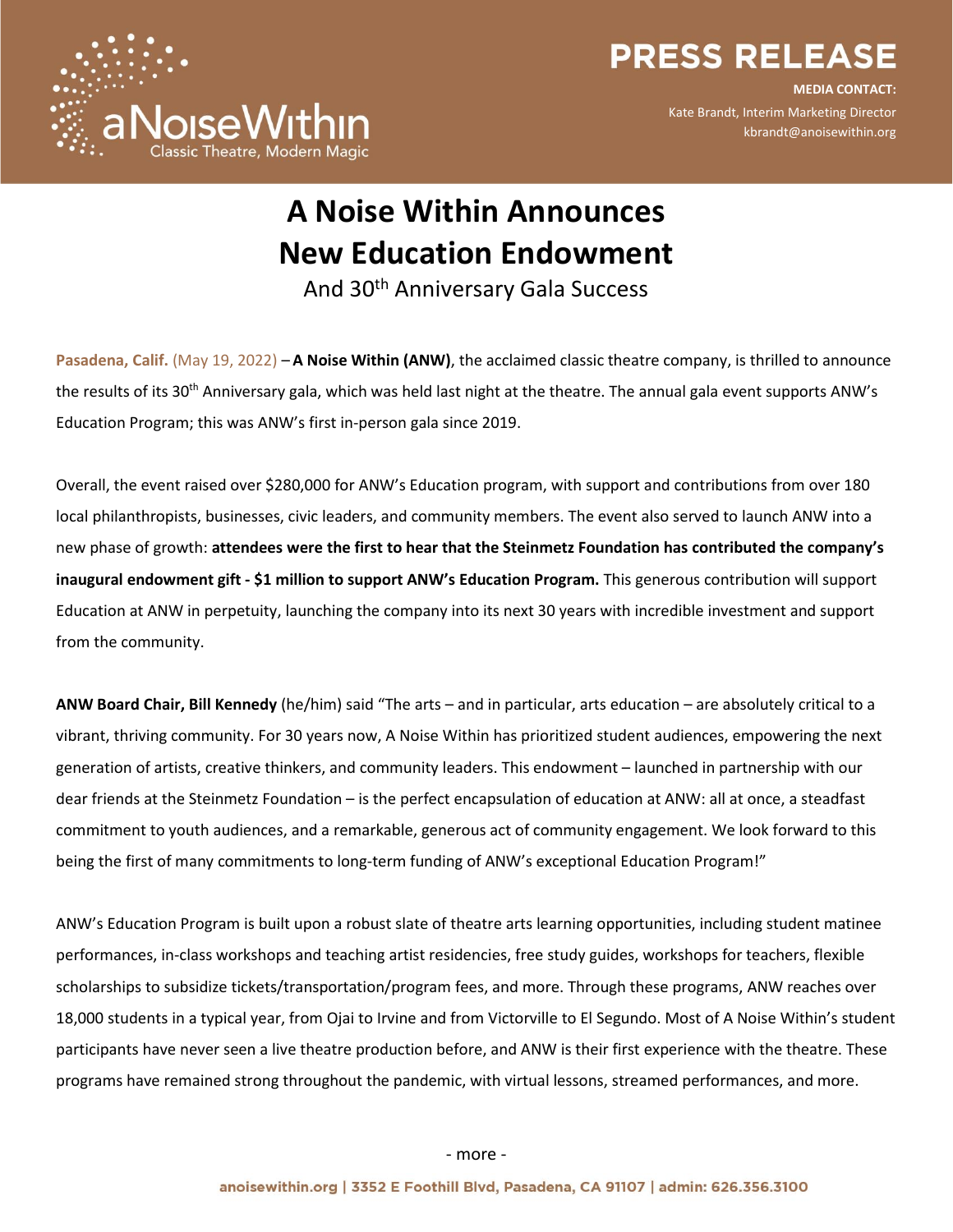## **PRESS RELEASE**



**MEDIA CONTACT:** Kate Brandt, Interim Marketing Director kbrandt@anoisewithin.org

"Education is central to A Noise Within's mission, values, and philosophy;" said **Co-Producing Artistic Directors Julia Rodriguez-Elliott** (she/her) and **Geoff Elliott** (he/him), "It has been since we started the company three decades ago. We are extraordinarily grateful to the 180 incredible supporters who joined us at our gala to celebrate and raise funds for our Education Program, and we are so thrilled to announce this remarkable endowment gift from the Steinmetz Foundation. Jeanie & Terry Kay and the Steinmetz Foundation have been champions of our Education Program for years and years; it is only fitting that their generosity and leadership are now forging a path that others will find so inspirational!"

ANW's annual gala also serves to recognize members of the community who have made a lasting impact on ANW and its Education Program. This year, the Community Matters Award was presented to Capital Group, while the Chuck and Bette Redmond Legacy Award was presented to Deborah Strang.

**About the Honorees and their Awards:**

## **Community Matters Award –** *Capital Group*

A Noise Within is thrilled to honor our friends and partners from Capital Group at this year's Gala. For many years, Capital Group associates have acted as leaders and philanthropists throughout Los Angeles, including several who have personally served on ANW's Board of Directors. We are so grateful for their incredible support of our Education Program. A Noise Within would like to recognize the following Capital Group Associates who, over time, have made significant contributions to ANW:

Chris Burt Paul Haaga Denise Jay Elyse Klein Joseph Lumarda Terri Murray Robert Ronus Eugene Stein Vickie Taylor James Terrile